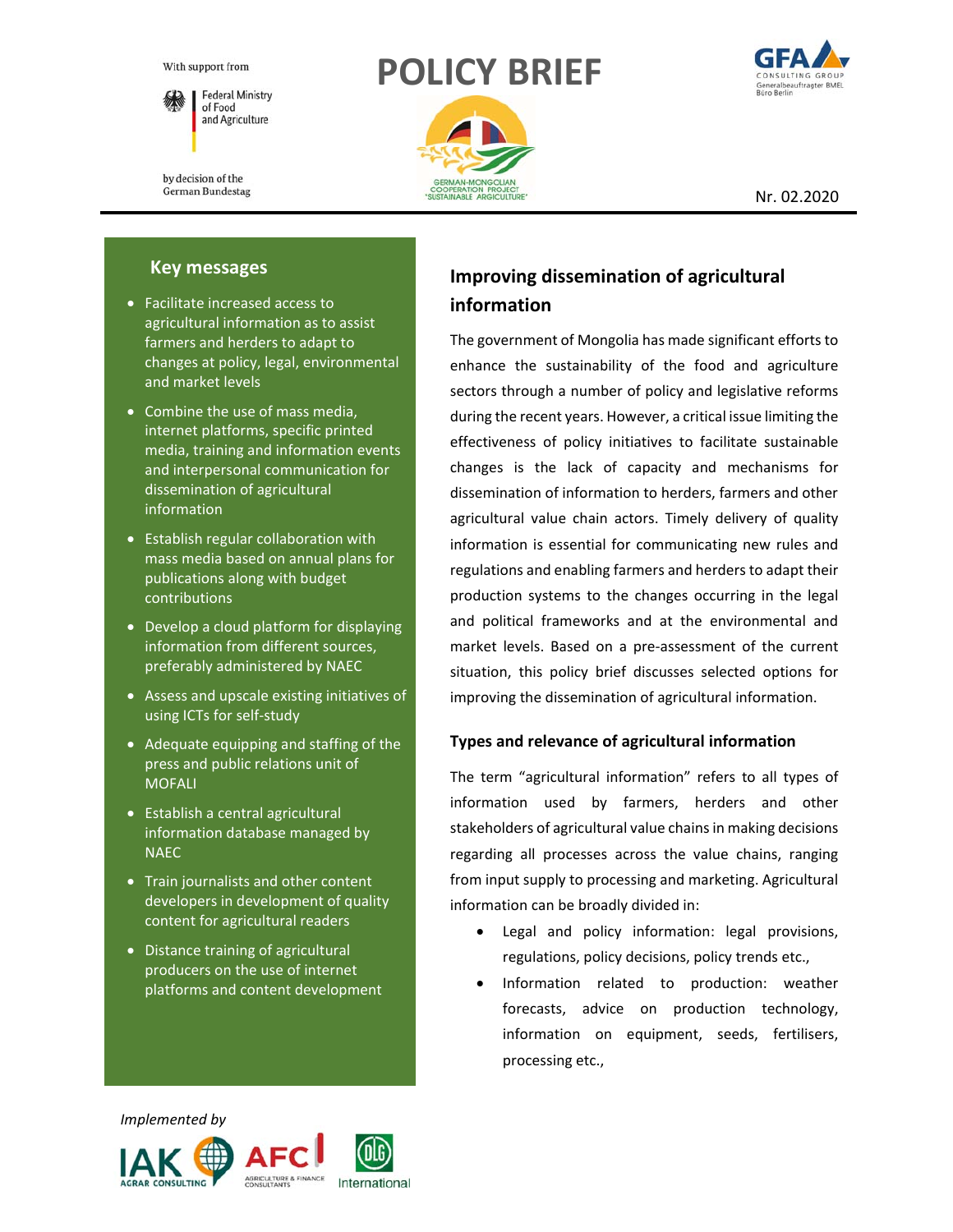

- Market information: demand for agricultural products, prices, sales opportunities etc., and
- Research information: preliminary and final results of research conducted in agriculture-related fields.

As a basis for decision-making, information is an essential input in agriculture. Lack of reliable and useful information limits the productivity and profitability of agriculture while restraining the sustainability of the strategic sector of agriculture and food security in Mongolia. Timely access of all farmers, herders and other stakeholders of agricultural value chains to essential and useful agricultural information is therefore a pre‐ requirement for the development of the agricultural sector.

#### **Sources and dissemination platforms of agricultural information**

Agricultural information is provided and used by all organisations and individuals engaging in the sector. Regarding reliability and accountability, the sources of agricultural information can be divided in official and unofficial sources.

Official sources of agricultural information include:

- The government and its administrative bodies in the agricultural sector
- Public research and educational institutions
- Semi-governmental entities e.g. Agricultural commodity exchange, AgRe, Fund for Supporting Crop Production
- Farmers' associations
- Donor‐funded projects that are monitored by government bodies such as MOFALI

Unofficial sources of agricultural information are:

- Mass media
- Non‐governmental organisations and private sector entities in the agricultural sector
- Individual agricultural producers
- Other organisations and individuals disseminating agricultural information

This classification should not be interpreted as to underestimate the relevance and usefulness of agricultural information from unofficial sources. The issue regarding these sources is insecurity of the correctness of the information disseminated.

Currently, the following platforms are used for dissemination of agricultural information:

- 1. Mass media
	- o Radio
	- o Television
	- o Newspapers and magazines for the general public
- 2. Internet platforms
	- o Websites
	- o Social media e.g facebook, youtube, twitter
- 3. Sector‐specific printed media
	- o Books, booklets, manuals and catalogues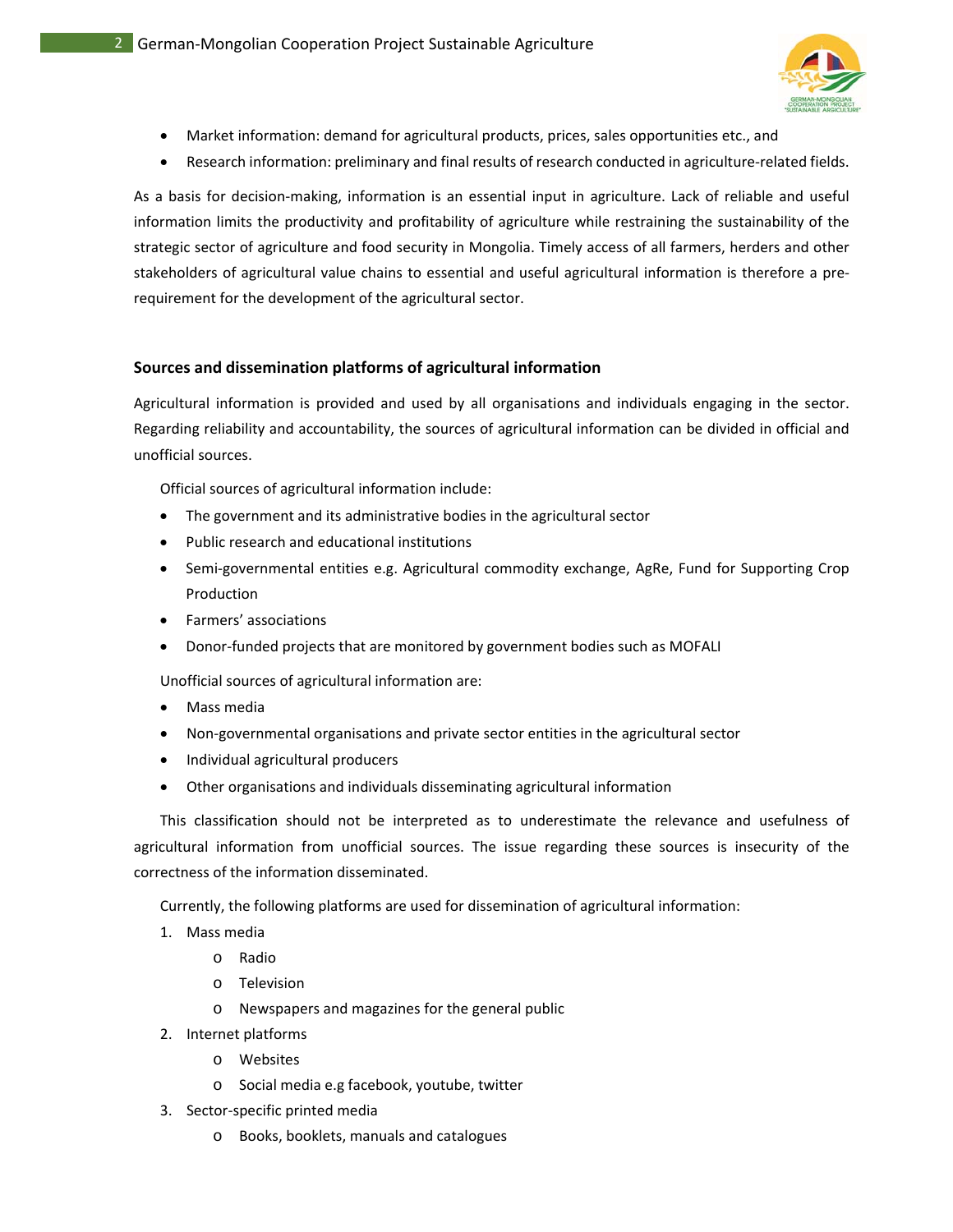

- o Newsletters, brochures and leaflets
- o Academic journals, proceedings and compendia.
- o Sector‐specific newspaper and magazine ("Mongoliin khuduu" newspaper and "Shine usult" magazine)
- 4. Training and information events (meetings, symposia, assemblies etc.)
- 5. Interpersonal communication (communication among business partners, neighbouring farmers etc.)

*Mass media* are suitable for disseminating information to a large target audience at low costs. The most popular medium in Mongolia is television. Cable access is near ubiquitous in both urban and rural households such that television broadcasts play an essential role in self‐study while watching broadcasted programmes (Chuluunbaatar et al., 2017). Newspapers and magazines for the general public also play an important role in the dissemination of agricultural information.

*Internet platforms* are becoming increasingly popular with the expansion of internet access in Mongolia and projected increased access to video platforms and social media e. g. YouTube and Facebook via smart phones (Hootsuite, 2019). Free Facebook live broadcasts, Skype, and a myriad of messenger services (e.g. WhatsApp, Viber, Line, etc.) allow lectures and consultations to take place virtually anywhere. Internet platforms are particularly useful for delivery of technical advice, facilitation of exchange among different stakeholders and distance training.

*Sector‐specific printed media* are prepared for educational, promotional or informational purposes and target certain groups of readers. The main advantage of sector‐specific printed media, including the "Mongoliin khuduu" newspaper and the "Shine usult" magazine is that readers tend to assign a greater credibility to such media than to mass media and internet platforms. This overall tendency applies even if the printed media are issued by unofficial sources. Hence, despite the increasing trend of digital information transfer, sector‐specific printed media are still relevant.

*Training and information events* are focused on specific subjects and target specific audiences. Their main advantage lies in the intensity of information exchange. Participants are brought together with original or credible sources of information and encouraged to ask questions in order to fully understand the contents delivered. From an information dissemination view, the participants can be considered as potential multipliers, who will further disseminate the information to their peers and neighbours through interpersonal communication.

*Interpersonal communication* has been found by numerous studies as the most effective way of agricultural information transfer (e.g. Sivayogonathan and Tedrick, 1986; Goswami and Sarkar, 2009). People tend to believe what they hear from their peers and neighbours more than what they hear on television, for example. Interpersonal communication mostly occurs as a two-way communication (i.e. conversation), hence presenting the most intensive form of information transfer.

Figure 1 compares the strengths and weaknesses of the above platforms. Regarding usefulness and reliability of information disseminated, training and information events and sector‐specific printed media are superior to the remaining platforms. Internet platforms demonstrate the highest speed of information transfer. Mass media and interpersonal communication stand out as the platforms with the highest cost efficiency and rates of coverage. In summary, there is not "the best" platform for dissemination of agricultural information.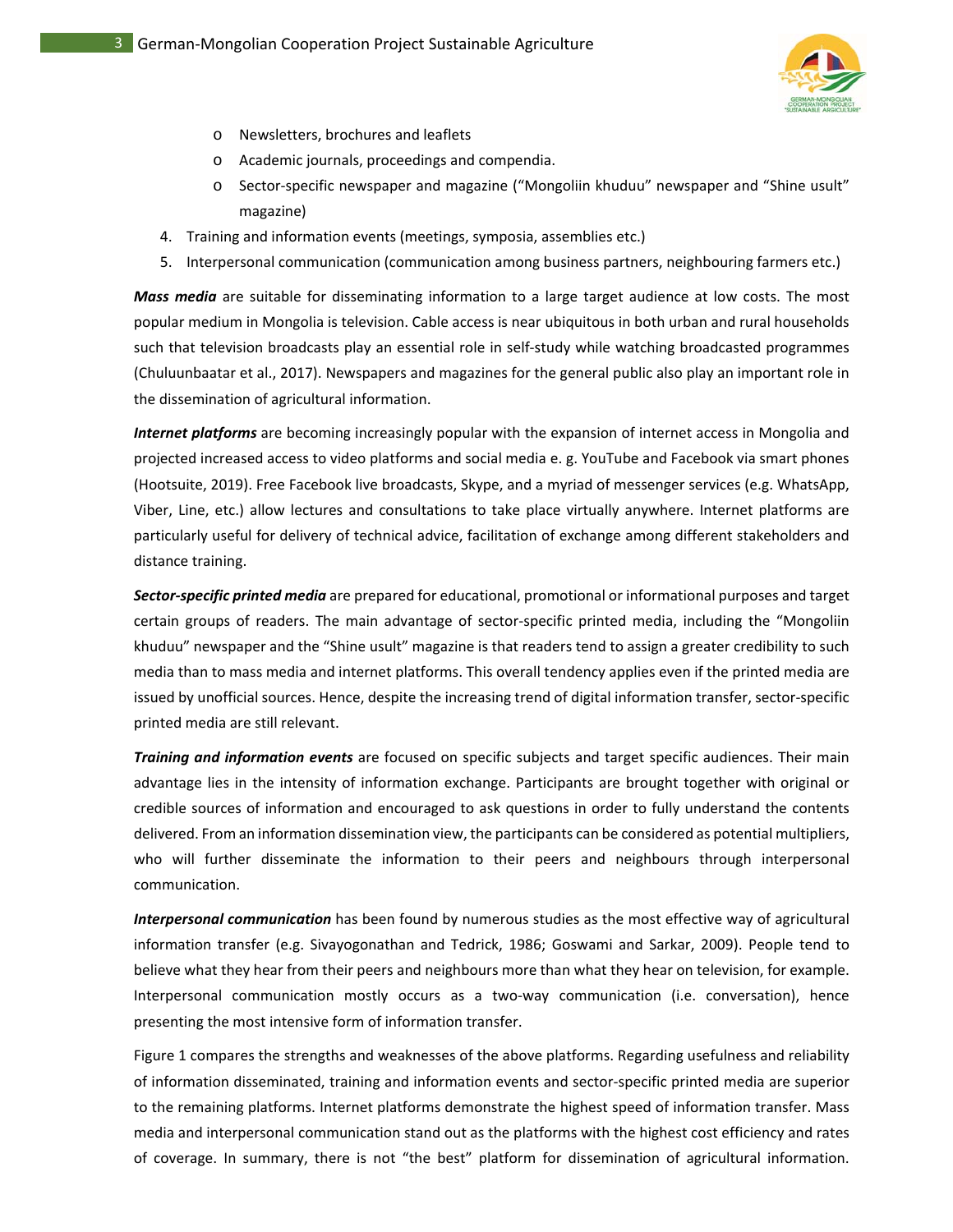

Depending on the type of information disseminated and the target audience, a certain platform might be preferred. But as various as the needs for agricultural information are, all available platforms for information dissemination should be used in combination.



Figure 1. Strengths and weaknesses of different platforms for dissemination of agricultural information, assessed on a scale between 1 and 4 points (1‐lowest, 4‐highest)

### **Challenges for dissemination of agricultural information**

The overall need to improve the dissemination of agricultural information can be divided into the following objectives:

- 1. Improving the availability of and access to agricultural information
- 2. Improving the quality of agricultural information disseminated

Both issues require enabling policies and institutional settings as well as collaboration of different stakeholders. In some countries (e.g. Zambia), there are government agencies or units solely designated for dissemination of agricultural information while some other countries (e.g. China or Serbia) have embedded the responsibilities of the government for ensuring effective dissemination of agricultural information in their legislation of agricultural extension services. Since these models lack legal frameworks in Mongolia the below suggestions for improving the dissemination of agricultural information are focused on enhancing the capacities of the existing structures.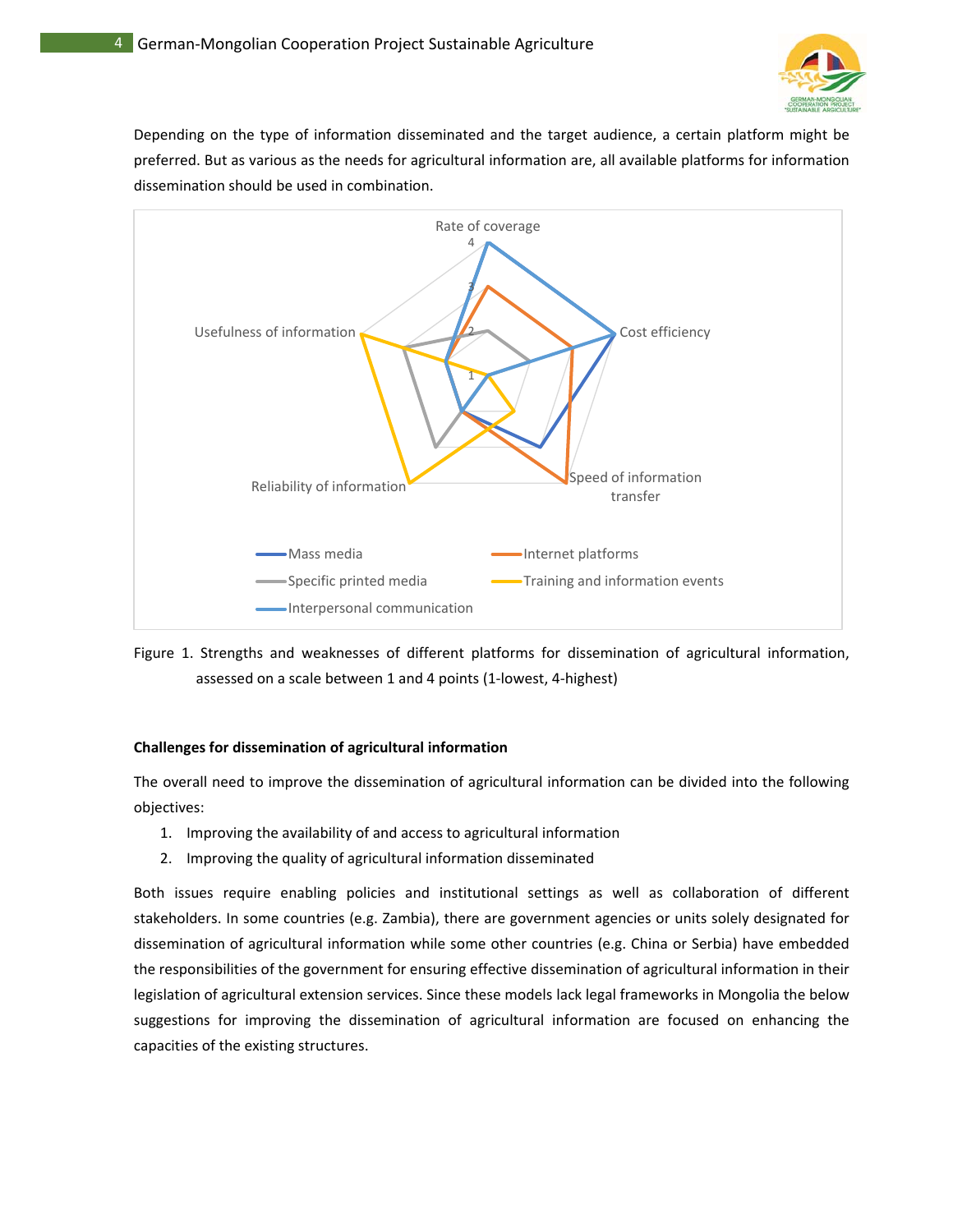

## **Recommendations for increased and effective use of media and internet platforms for dissemination of agricultural information**

*Regular collaboration with sector‐specific and mass media* **–** While numerous newspapers and magazines in the agricultural sector have been initiated since 1990, the only sector-specific newspaper left now is "Mongoliin khuduu" of Mongolian University of Life Sciences. In addition, the independent magazine "Shine usult" has been issued since 2019. For these two sector‐specific media to be maintained in the future, policy support will be inevitable, as demonstrated by the experiences of last 30 years. The main issue regarding the use of mass media in agricultural information dissemination, on the other hand, is lack of continuity i.e. irregularly delivery of agricultural information. Policy makers in the agricultural sector are hence advised to establish regular collaboration with the newspaper "Mongolian khuduu", the "Shine usult" magazine as well as selected television channels and other newspapers on dissemination of agricultural information. Regular collaboration should be based on an annually approved plan for publications, along with budget contributions from MOFALI and other relevant actors.

*Systematic use of internet platforms* **‐** A problem with internet platforms, most of which allow and encourage everyone to publish, is the lack of a structure in the load of information disseminated. Hence, the challenge is to establish a system or structure among the different internet platforms that disseminate different types of agricultural information so that the target audiences are informed on where to find what types of information and can also be sure that the information they find at those platforms are reliable. Policy makers and farmers' associations are therefore advised to avoid overload of information on the internet and use few central platforms instead. Such platforms can be established on the basis of existing initiatives such as the agricultural information portal www.agrinfo.mn, managed by NAEC and the digital library http://books.xxaa-zainiisurgalt.mn. The suggested central platforms could take the form of cloud platforms on which information from different sources are displayed together, and use tags for categorizing the information. Policy makers are also advised to assess and upscale existing initiatives of using internet platforms for self‐study, such as the online learning platform developed by UNIDO for occupational safety and health (e.g. H2S poisoning), sheep shearing and flaying frame demonstrations and the MULS initiative "Mobile Information Bag" for herders.

## **Recommendations for enhancing the organisational capacities of MOFALI for dissemination of agricultural information**

*Strengthening the press and public relations unit of MOFALI - New laws, regulations and policy decisions need* to be communicated to the stakeholders concerned in a timely manner and adequate formats as to ensure their enforcement, whereby adequacy of format relates to both the type of content and the vocabulary used. Since a compendium of laws and regulations, for example, is hard to understand for many farmers they need to be converted into contents prepared in an easily understandable vocabulary and displayed in a combination of text, images, animations and videos. For dissemination of contents, depending on the target audience, not only the traditional forms of publication such as handbook, brochure and newsletter but also television, radio, websites and cell phone apps can be used. Since this type of information originates from MOFALI and agencies coordinated by the ministry, the central unit responsible for information preparation and dissemination should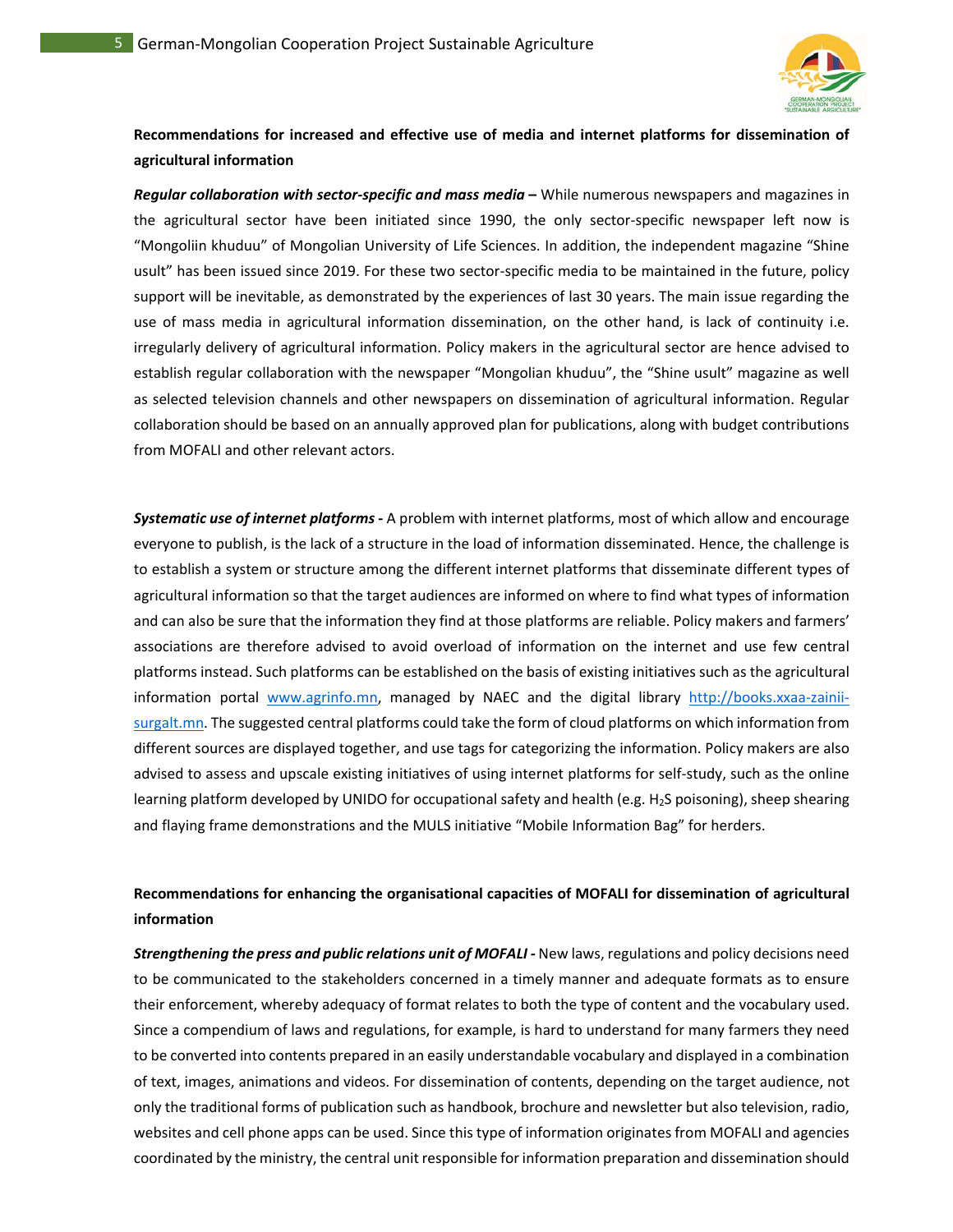

be the press and public relations unit of MOFALI that is currently run by only one officer of the Department for Coordination of State Administration. The unit should to be adequately equipped, and staffed with at least four persons, including the journalist (who is currently employed), an editor, a photographer and filmmaker, and a person specialised in preparing contents for internet publications. The press and public relations units of the Ministry of Environment and Tourism and the Ministry of Health can serve as sophisticated domestic examples in terms of personnel and equipment (Bayar‐Otgon, personal communication).

Supporting NAEC's involvement in online publishing and database administration - As the head organisation of agricultural extension in Mongolia, NAEC assumes an important role in development of dissemination of agricultural information, whereby its focus is placed on delivery of information related to management and technology of agricultural production. Besides regular publishing of handbooks, manuals and brochures containing information and advice, NAEC develops contents for mass media and internet platforms. In the future, NAEC's involvement in agricultural information dissemination should be expanded to integrate the following two functions:

- Development and administration of a central agricultural information database; and
- Central coordination of all agricultural information published online by official sources.

The first function should be assigned by MOFALI, along with the budget required for establishment and regular maintenance of an information database. The database can be very useful for, among others, agricultural research and extension activities. For the second function to be established by NAEC itself, a possible option is to convert the portal www.agrinfo.mn to the suggested cloud platform that displays information published by all official sources in the agricultural sector.

#### **Recommendations for building the human resource capacity for dissemination of agricultural information**

*Training of journalists and content developers specialising in agriculture* **‐**  Effective dissemination of agricultural information requires high quality of the contents and the ability of the target audiences to access and understand the contents. For quality assurance on the supply side, content developers at NAEC, MOFALI and other relevant organisations in the agricultural sector as well as journalists specialising in agriculture need to trained. In the mining sector, the GIZ project "Integrated Mineral Resources Initiative" addressed this issue through a series of training activities and a study tour to Australia for journalists specialising in mining. This experience could serve as an example for training journalists in delivering high‐quality contents to readers in the agricultural sectors (Otgonjargal, personal communication).

**Distance training of agricultural producers on the use of internet platforms - A current issue related to the** increasing trend of online information dissemination the inability of farmers and herders to effectively access the contents available on the internet. Most of them have not been trained in the use of computer, smart phones and tablets to access and utilise online contents. Furthermore, they use internet platforms for not only receiving information but also sharing their own contents. For improving the contents they develop and share with others, a basic training on preparation and editing of text, images and videos is recommended. This type of training is currently not offered but there are organisations that are able to conduct it. Targeting the mass